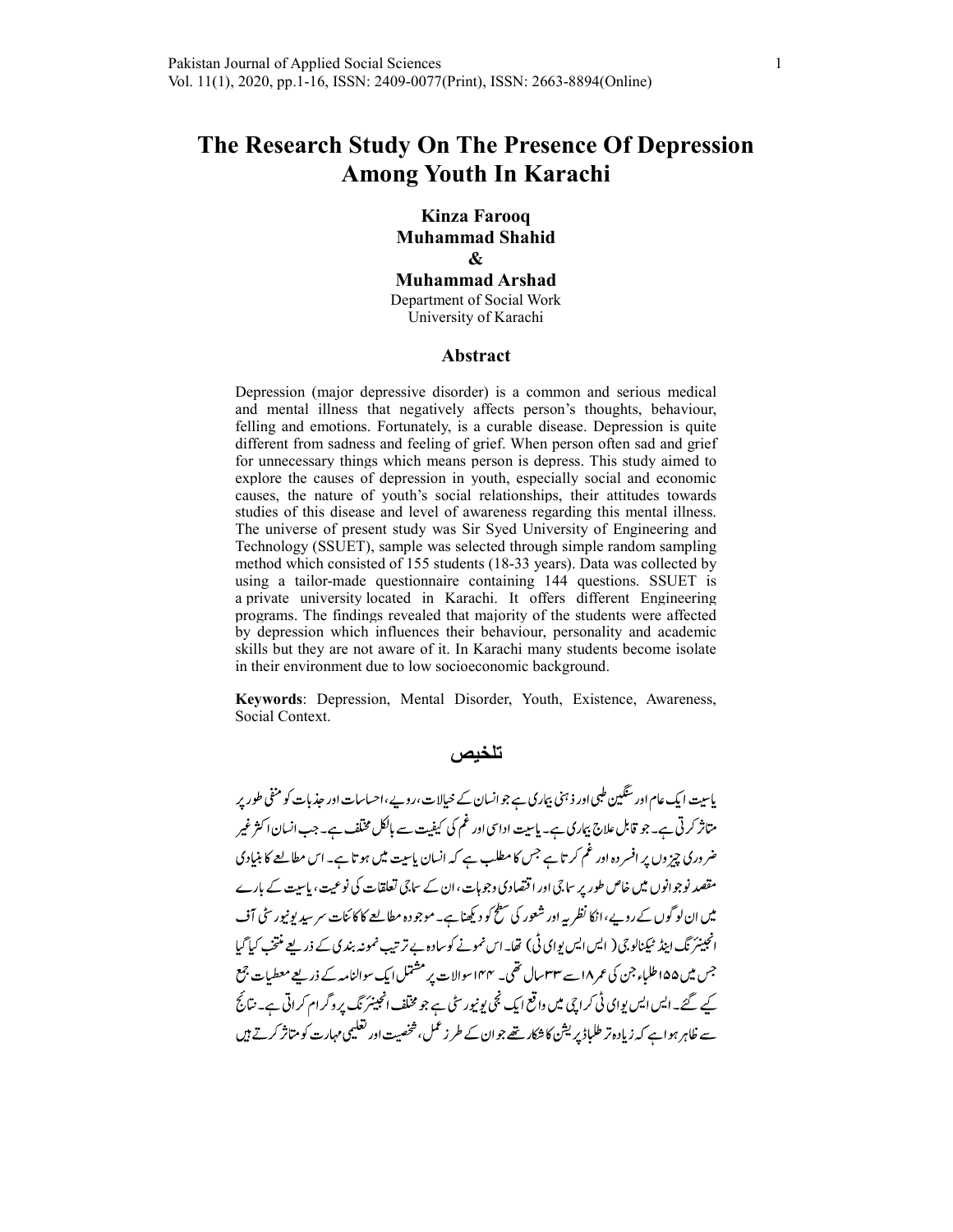### Introduction

According to American Psychiatric Association (2000). Diagnostic and statistical manual of mental disorders: DSM-IV-TR Depression present with depressed mood, loss of interest or pleasure, feelings of guilt or low self-worth, disturbed sleep or appetite trends, low energy, poor concentration and suicide, which can be seen in any person complained of a common mental disorder in any of age, gender, race, or socioeconomic status.

The World Health Organization (WHO) says depression is often caused by a combination of physical, psychological, social and economical issues. The presence of family depression history, poor diet, unemployment, economical and marital problems, having a high long lasting physical illness, use of drugs, and rapid change in life like marriage, divorced, loss of job etc., parenting behavior with child (TVI, 2017).

Thyer & Wodarski (2007) stated that social work is not only the profession of welfare but also a profession reduces the harmful effects of mental illness. The worker work with these people to prevent mental illnesses and provide them a healthier and happy life.

According to World Health Organization (WHO) report that in Pakistan depression increased more than 18% between 2005 to 2006 and it affects more than 300 million people globally. In 2015, around 4.4% (322 million) people had suffered with depression and latest WHO report stated that women 5.1% are more affected than men that is 3.6%.

Bukhari & Khanam in (2015) conducted a studied that the existences of depression in university students may be due to various reasons like academic high grades pressure, financial and personal stresses. Luni & Ansari et al., (2009), studied that Pakistan is a developing country and it suffers a high rate of depression and its main causes are unemployment, insecurity, gender discrimination an economical issue.

A. A. Gadit (Department of Psychiatry, Hamdard University Hospital, Karachi) highlight the economic burden of depression in Pakistan. He said the depression, bipolar disorder, schizophrenia, epilepsy, alcohol and drug use disorders, Alzheimer's and other dementia; post-traumatic stress disorder, obsessive compulsive disorder, panic disorder and primary insomnia are the mental and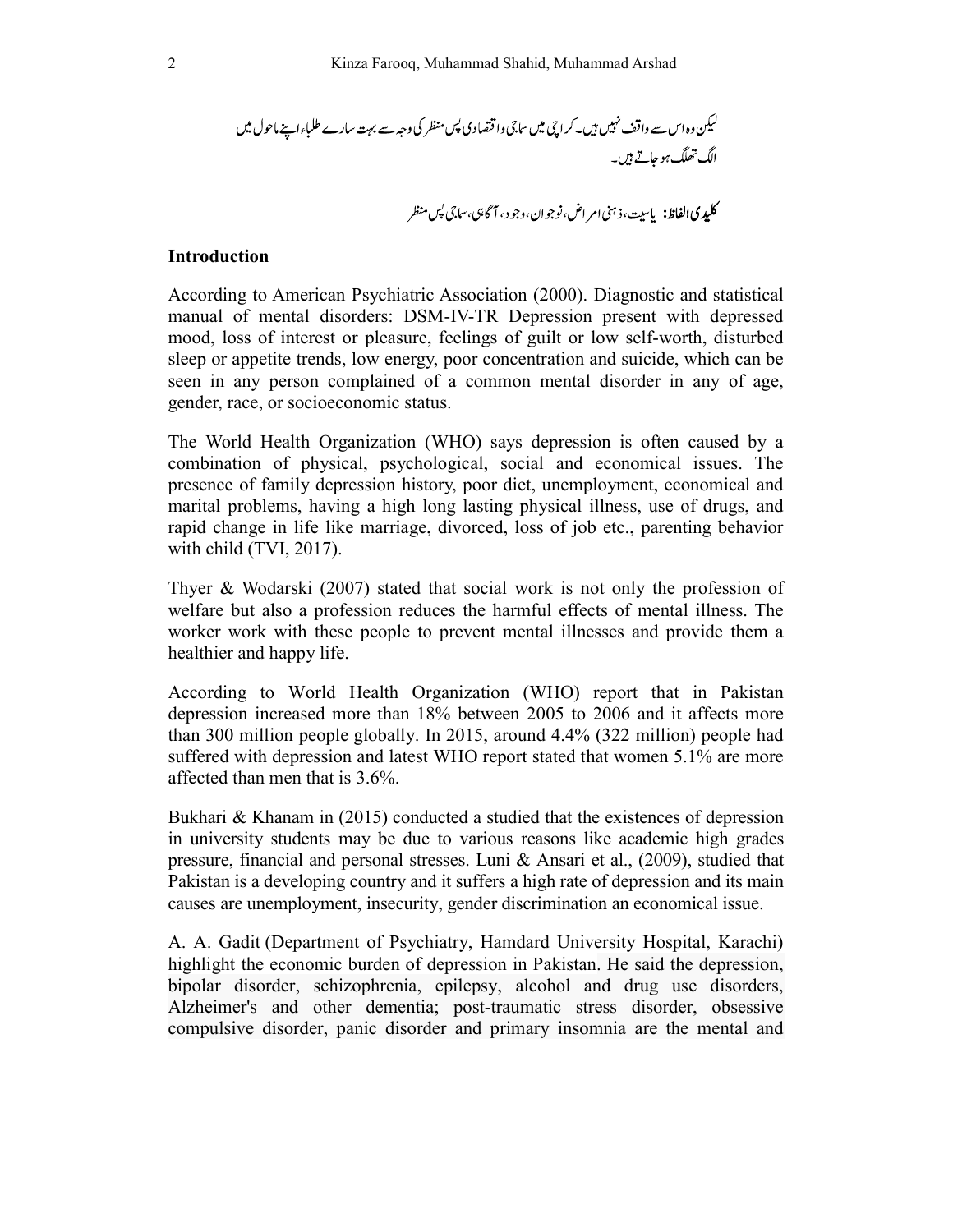behavioral disorders in which approximately 450 million people are affected. Mental illnesses effect on about 12% globally and these influences on individual's life and families as well. The individuals cannot focus on their jobs, their families, unable to fulfill their responsibilities and faces upsetting problems at last result of discrimination. In this scenario family's needs physical, emotional, economical support and tolerate mental illness as stigma.

Dr. Ayesha Mian, Chairperson of Department of Psychiatry at the Agha Khan Hospital (AKH) said that 10% to 20% population of Pakistan is suffering from common mental illnesses. Her observation that these people look different in society, they are violent, don't get treatments so never get healthier ever (The Newspapers Staff Reporter, 2016).

In (2007), the researchers Husain, et al., stated that social hardships are the main reason of higher prevalence of depression in Pakistan. Some researchers Castaldelli-Maia et al., (2012) stated that the youngsters have not gotten help for mental health problems and cannot discuss their issues as well. The researchers Guney et al., (2010) studied at university students in Ankara and found that the life satisfaction was significantly and negatively correlated with anxiety and depression. The high rate required to awareness and work for mental health issues because conducted a research in different localities of Pakistan, and showed anxiety and depression prevalence rate from 22% to as high as 60% in a given population (Ahmed et al., 2016).

Dr. Fikri, WHO Regional Director for the Eastern Mediterranean said that depression is a treatable disorder in which different therapies and antidepressant medication are provided. Families and communities provide a social support to patients and patients talk others about their feeling regarding illness and Government should improve the mental health services as well. In Pakistan only four major psychiatrist hospitals are available for the whole nation. There are just 750 trained psychiatrists; it means one psychiatrist for 10,000 patients. This shocking condition in Pakistan gets an instant solution for mental health problems (TVI, 2017).

Ganatra, in (2008) stated that there is no proper government policy on mental problems which causes increasing rate of depression. However, in Pakistan, there are number of NGO's working in the field of mental health. It is very important to work for a health sector because majority of youth are affected with mental illnesses, the youth is a backbone of our nation and it's our responsibility to cure them. Government should notice and provide budget and facilities for health sector. (Anwar, H. 2016).

#### Review of Literature

Depression is so prevalent that it has been referred as the "common cold" of mental illness (Turnbull, 1991). Depression has been a social problem throughout history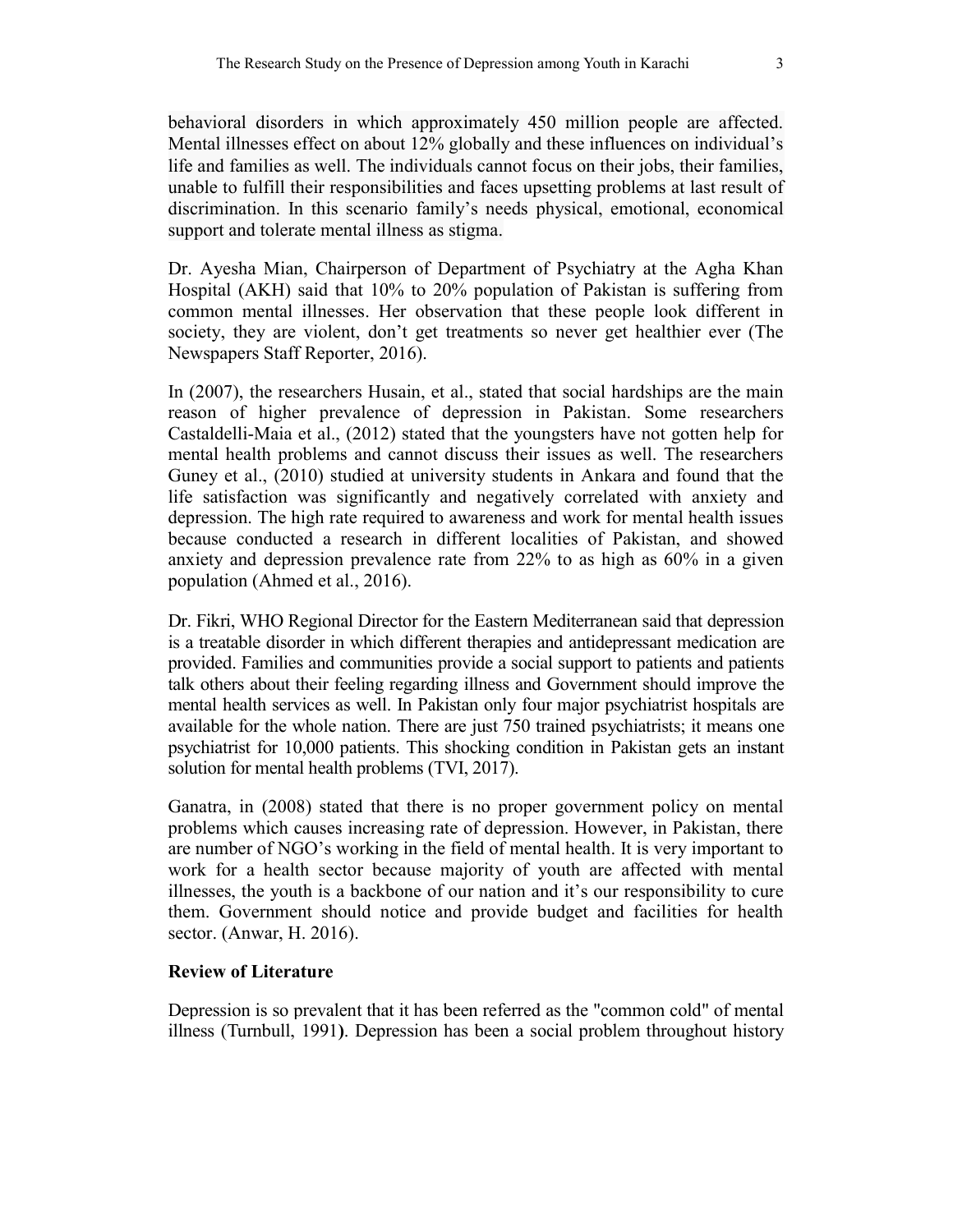of this world it can even be observed in Bible. The biblical tale of King Saul, and Homer's suicidal character of Ajax depict examples of major depressive disorders (Kaplan & Sadock, 1998). When the individual is young, he or she faces many changes in their life, such are emotional, behaviour, sexual, economic, educational, and social and it results effect their personality (Ginwright & James, 2002).

Depression effects student life and the academic performance. Student's experienced academic problems among with low grades are the most common one because they have symptoms of depression (Wechsler, et al., 2000). It's not just in our community (Karachi) but it is a global problem and a significant contributor to the global burden of disease and affects all communities across the world. According to the survey of World Mental Health which was conducted in 17 countries about 1 in 20 people reported having an episode of depression in the last year. Depressive disorders often start at a young age. A recent World Health Assembly called on the World Health Organization and its member states to take action in this direction (Marcus, M. et al., 2012).

The purpose of this present study was to discern the students are mindful of depression and they are persisting from depression as well as how to stipulation with this illness. Death, freedom, isolation and emptiness are the four obstacles. Death is an imminent incidence. Freedom, in a factual sense, refers to the absence of external structure. Isolation we recognize that no matter how close they are to any other person, always there is a difference, and we are alone in spite of it. And the emptiness is part of all above three. Emptiness is there is no chance to cope previous mistakes and things (Yalom, 1980).

There are many potential service users which do not in fact come into contact with services, thus developing self-help skills is also important. It may include seeking out family support, developing hobbies and other fun activities, therefore developing life-coping skills (Goldberg & Huxley, 1992).

A study was conducted to show a relationship between loneliness, personality and mental health problems of university students in Malaysia. According to that research positive relation was found between loneliness and mental health problems and 34.4% of students suffer with mental health problems (Nordin, Talib & Yaacob, 2009).

It varies from person to person, but there are some common signs and symptoms. It is important to remember that these symptoms may be part of normal life. It disturbs daily activities, appetite or weight changes, sleep changes, anger or irritability, energy, self-loathing, reckless behaviour, concentration problems, loss, unexplained pain and loss of feeling in pain included. Depression is a major factor of suicide. Deep despair and hopelessness can make yourself the pain that goes along with depression feel like the only way. Depression often looks different among gender and age wise. Their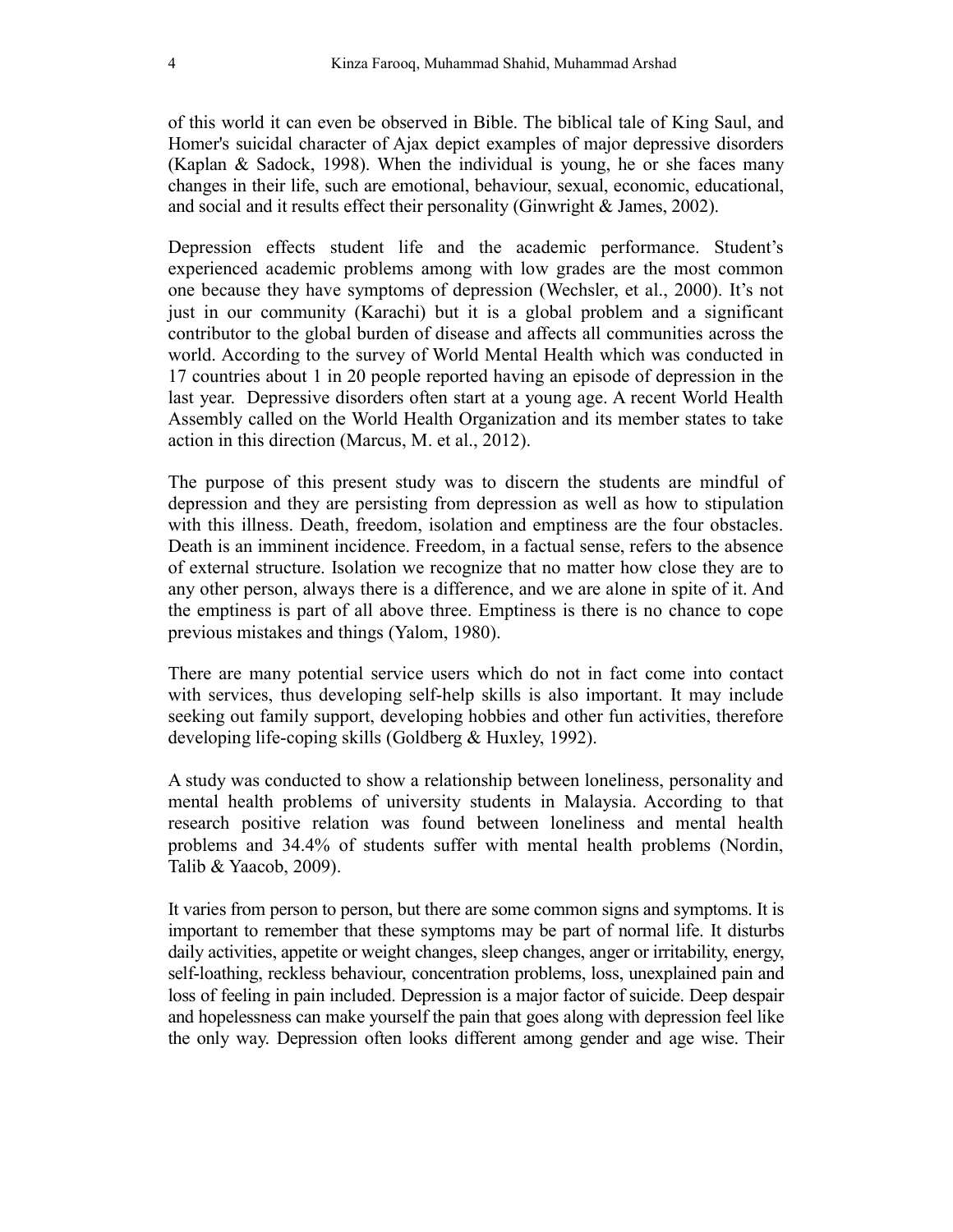sign and symptoms are totally different with each other. Depression comes in many shapes and forms. Different types of depression have unique symptoms, causes, and effects. The types are major depression, dysthymia (recurrent, mild depression) and bipolar depression. A researcher works for presence of depression in which students and the respondents do not aware themselves. In most cases depression has a mean duration of 23 to 30 weeks (Ustun & Kessler, 2002).

Son and Kirchner (2006) said that there are different recovery times for different depression types like dysthymic disorder average duration is 3 years while 9 months for depressive episodes. In the social context, the individual's social environment is concerned with the forms of their experience of mental illness in the social work.

Social work concerns with the individual's personality, psychological aspects, interpersonal aspects and social issues like; family functioning, ethnicity, ego functioning, self-esteem and employment. Social workers are focusing on the results of today's social context and mental disorder, but their practice is based on a shared understanding with bio-psychosocial dimensions of mental health (Alston & McKinnon, 2004).

It is known that depression can spurt in many families. That it has a partial genetic link to it. People like children, siblings, and parents with severe depression are somewhat more likely to suffer from depression than are members of the general population so we can call it hereditary. More ways to interact with a particular gene that may contribute to the different types of depression run in families. In some people, depression can lead to drug abuse. For example, such as Barbiturates, Benzodiazepines and Acne Drug Accutane have been linked in particular to older people, with sometimes depression. Similarly, use of Corticosteroids, Opioids and Ant cholinergic drugs is a highly motivated and enthusiastic state of the disorder that can be associated with bipolar disorder, sometimes even to relieve stomach cramping (Ustun & Kessler, 2002).

A social worker, counselor or a person dealing the patient of depression must help clients to understand the social context of their depression so that they can trust their dealer and believe in achieving something in lives. Thus, this is an obligation of Social workers to help clients to make the important connection between their personal conditions and social phenomenon as a means of social change (Bender, 2003).

According to Dr. Iqbal Afridi, the President of Pakistan Psychiatric Society and the Head of Department of Psychiatry at Jinnah Post Medical Complex said that Depression is a globally disease, one of three are suffering from mental health problems in Pakistan and affects people life for all age groups and also gender wise. It is a second leading suicide death reason among the age group of 15 to 29 years. And this age group is more affected than adults (TVI, 2017).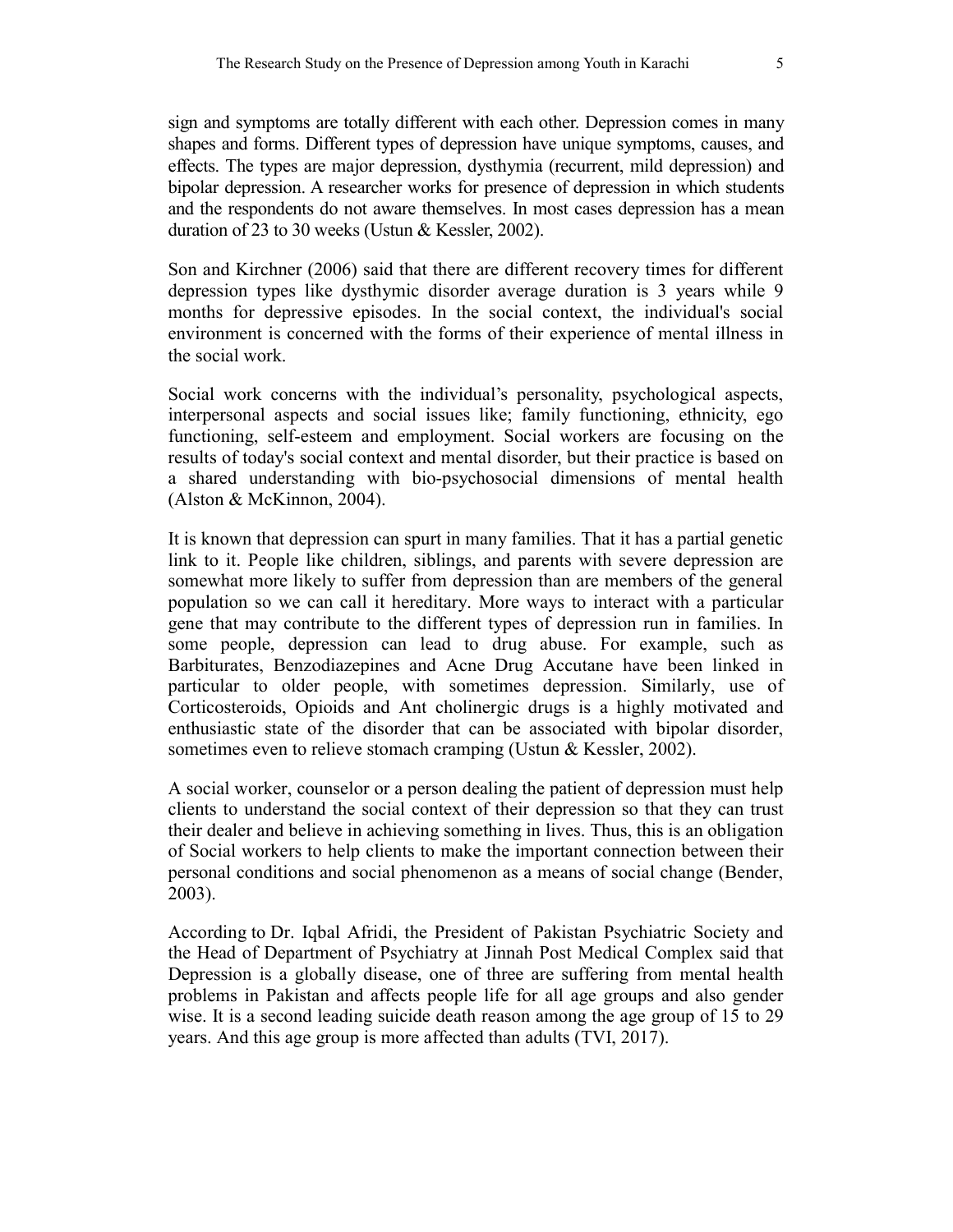# Study Objectives

- $\triangleright$  To find out the socio-economic status of youth.
- $\triangleright$  To assess the level of social adjustment of the students.
- $\triangleright$  To identify the level of awareness regarding depression.
- $\triangleright$  To find out the causes of increasing rate of depression among youth students.
- $\triangleright$  To identify student's attitudes toward their academic life.

# **Hypotheses**

- $\triangleright$  Those students are aware of depression have precise clue to save their lives.
- $\triangleright$  Due to depression, students have a personality issues.

# Methodology

The present research applied a descriptive and cross sectional approaches, the data was collected from students of Sir Syed University of Engineering and Technology (SSUET), Karachi. The secondary data was taken in through the two ways, one was website searching: different books, research, journals, reports, and required information were collected from the internet and another was picked up through physical presence in the library and associated agencies. After completing the tabulation in a simple statistical method, the researcher used chi-square to test the hypotheses and final association between the independent and dependent variables, data were cross tabulated by making contingency tables in which data were classified into the variables (that is dependent and independent). The researcher adopted simple random sampling method, a technique of probability sampling. The sample was comprised of 155 students (92 males, 63 females) with the age range of 18-33 years. A questionnaire that covered the socio-demographic, personal and educational and depression related factors were formulated in English to serve as research instrument for this study. The total number of questions was 44, which based on personal, family and research profile. These questions were focused to, find out the condition, behavior and symptoms related to depression like loneliness, failure, suicide, feeling guilty, disturb sleep, satisfaction, spending time, etc. It is necessary to test the reliability and smoothness of the questionnaire, pre-testing was conducted before going for actual data collection. In the light of pretesting the research questionnaire was finalized.

# Results

Results were analyzed through SPSS method. Among 155 participants, mostly students said that the majority of student's personality does not influence by the depression, and the social impact of Depression was not the good sign for those students who are aware of mental illness. According to the findings, the students agreed about being sad, depressed and unhappy (Partially, 44.5%), (Not at all,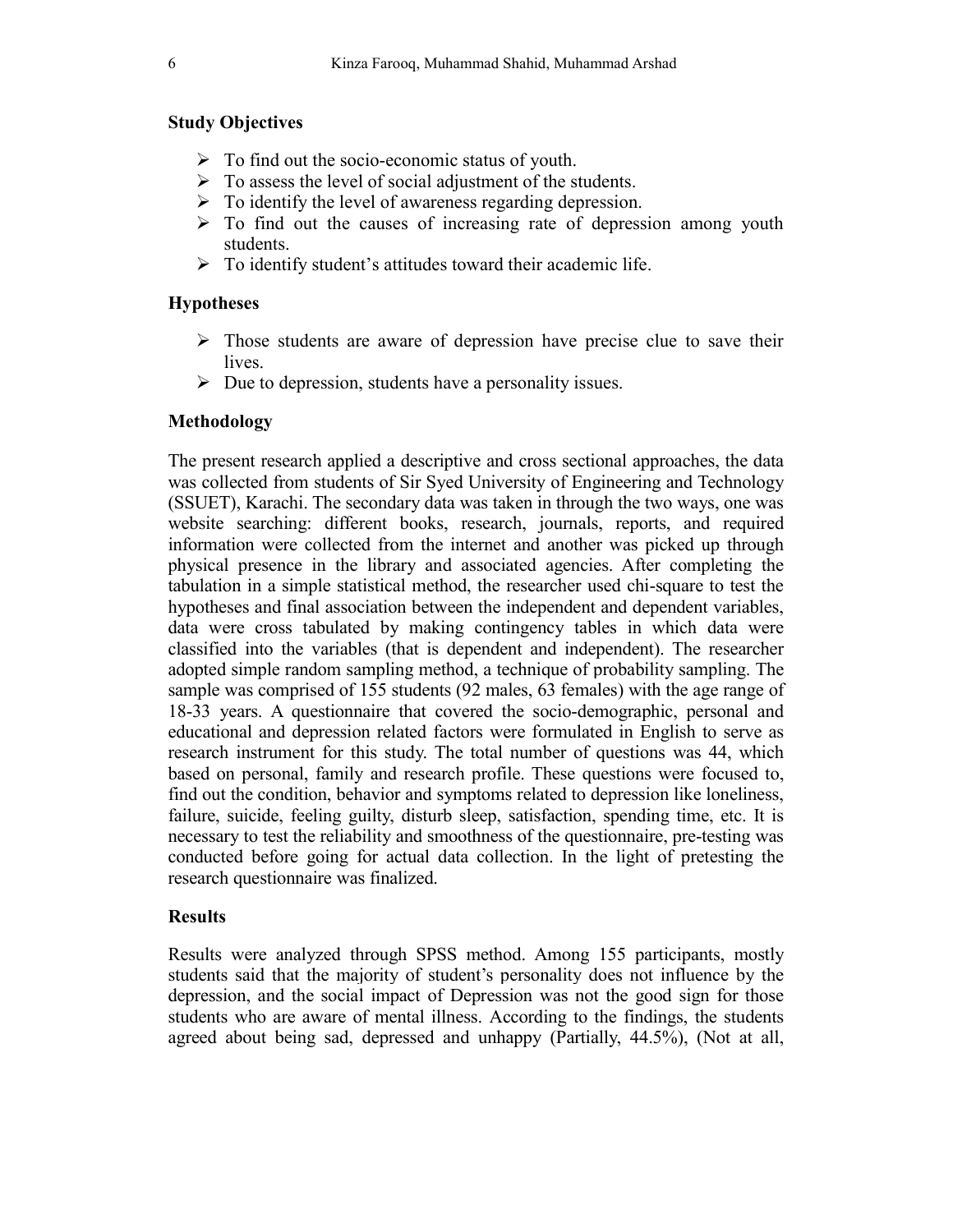37.4%). (82.5%) participants respond that they are satisfied and happy with their life while (17.4%) are not satisfied and unhappy. (46.4%) of students work slowly due to low mood, personal and academic problems while (36%) respondents said they have insomnia due to work load and pressure. Regarding awareness the findings showed that (52.9%) participants are unaware while (47%) are aware of it.

#### Findings and Discussion

In developing countries patients of anxiety and depression are around 10%-14%, depression have high prevalence rate among University students (Khan, et al., 2007; Muhammad Gadit & Mugford, 2007). Depression in university students is very common disease and well-known problem (Abedini, et al., 2007; Frotani, 2005). Emotionally and intellectually, initial stage of education were less challenging as compare to university stage (Rodgers & Tennison, 2009).

| respondent age and programs or staal |       |           |         |  |                  |              |
|--------------------------------------|-------|-----------|---------|--|------------------|--------------|
| Study program                        | Age   |           |         |  |                  |              |
|                                      | 18-21 | $22 - 25$ | $26-29$ |  | 30-33   Above 33 | <b>Total</b> |
| <b>BS</b>                            | 110   |           |         |  |                  | 120          |
| <b>BE</b>                            | 16    |           |         |  |                  | 33           |
| <b>MS</b>                            |       |           |         |  |                  |              |
| MPhil/PhD                            |       |           |         |  |                  |              |
| Total                                |       |           |         |  |                  | 155          |

Table – 1 Respondent age and programs of study

The aim of the research is to find out, does the socio-economic and financial status of individuals can affect on the level of depression of a person possesses? by present research as shown in Table: 1, the findings showed that the socioeconomic status of youth plays important role in their behaviour. Most of the university students do part time jobs to pay their tuition fee. Due to low socialeconomical background, they suffer from depression and other problems as well. In another study students have experienced psychological issues like stress, anxiety, symptoms of depression, eating problems and which produces harmful impacts and affect their academic performance also (Cooley, et al., 2007; Tosevski, et al., 2010). Over the past decade, university and college counselling centers reported more severe psychological problems and needs of students seeking counseling services of various kinds (Gallagher, et al., 2000; Pledge, et al., 1998; O'Malley, et al., 1990; Robbins, et al., 1985; Stone & Archer, 1990). The work of a social worker become difficult to cure the depression patients due to denial and rejection of symptoms by patients because of their independent attitude and doing their job to alleviate poverty (Thyer & Woody, 2007). According to present research it can be considered that counseling plays a vital role to know about the survival of depressions in youth so there should be counseling of students in every level so that an individual may know about his/her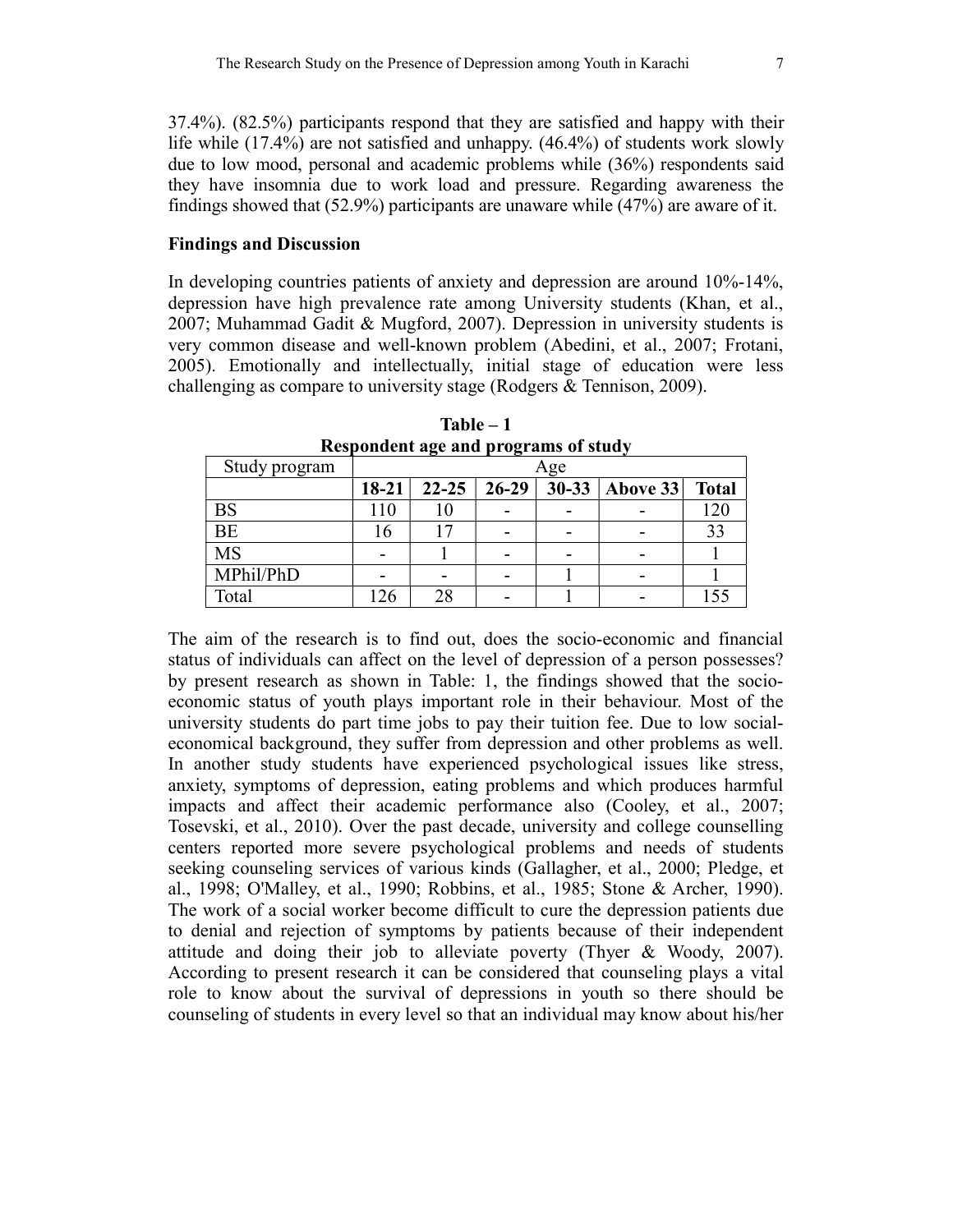mental illness. The student should take part in extracurricular and social activities to increase level of social adjustment and to repress the depression,

Pakistani medical universities pay less attention towards mental health problems. The research findings recommend that 39% of the students said the signs of low mood, anxiety among 36%, and depression among 25%, along with social, personal and academic difficulties (Zaman, 1996). The main focus of this research to know main causes of depression among youth; some symptoms as we can see in Table: 2. By this study through different data collecting tool, we observed different causes of depression among youth for example generation gaps, breakups of spouse, extraordinary burden of studies, financial problems especially for those who are earning by part time jobs to pay for their education etc.

|                        | рушроння гойна ні теаронаснея аге ая гономя |                |              |              |
|------------------------|---------------------------------------------|----------------|--------------|--------------|
| Symptoms               | Not at All                                  | Partially      | A Lot        | Total        |
|                        | (Percentage)                                | (Percentage)   | (Percentage) | (Percentage) |
| Feeling sad,           | 58 (37.4%)                                  | 69 (44.5%)     | 28 (18%)     | 155 (100%)   |
| depressed and          |                                             |                |              |              |
| unhappy                |                                             |                |              |              |
| Work slowly            | $15(9.6\%)$                                 | 72 (46.4%)     | 68 (43.8%)   | 155 (100%)   |
| <b>Future hopeless</b> | 115(74%)                                    | 24 (16%)       | $16(10\%)$   | 155 (100%)   |
| <b>Hard to make</b>    | 69 (44.5%)                                  | 62(40%)        | 24 (15.4%)   | 155 (100%)   |
| decisions              |                                             |                |              |              |
| <b>Feel restless</b>   | $67(43.2\%)$                                | 63 (40.6%)     | $25(16.1\%)$ | 155 (100%)   |
| <b>Feel tired</b>      | 52 (34%)                                    | 66 (42%)       | 37(24%)      | 155 (100%)   |
| Feel like a            | 104 (67%)                                   | 29 (19%)       | 22 (14%)     | 155 (100%)   |
| failure                |                                             |                |              |              |
| disturb sleeping       | 70 (45%)                                    | 55 (36%)       | 30 (19%)     | 155 (100%)   |
|                        | Yes                                         | N <sub>0</sub> |              |              |
| Aware                  | 73 (47%)                                    | 82 (52.9%)     |              | 155 (100%)   |
| regarding              |                                             |                |              |              |
| mental illness         |                                             |                |              |              |
| <b>Satisfy with</b>    | 128 (82.5%)                                 | 27 (17.4%)     |              | 155 (100%)   |
| their life             |                                             |                |              |              |
| <b>Problem which</b>   | $87(56.1\%)$                                | 68 (43.8%)     |              | 155 (100%)   |
| disturbs               |                                             |                |              |              |
| student mind           |                                             |                |              |              |
| <b>Aware social</b>    | 42 (27%)                                    | 113 (73%)      |              | 155 (100%)   |
| impact of              |                                             |                |              |              |
| depression             |                                             |                |              |              |
| <b>Depression</b>      | 85 (55%)                                    | 70 (45%)       |              | 155 (100%)   |
| affect the             |                                             |                |              |              |
| personality            |                                             |                |              |              |

Table - 2 Symptoms found in Respondents are as follows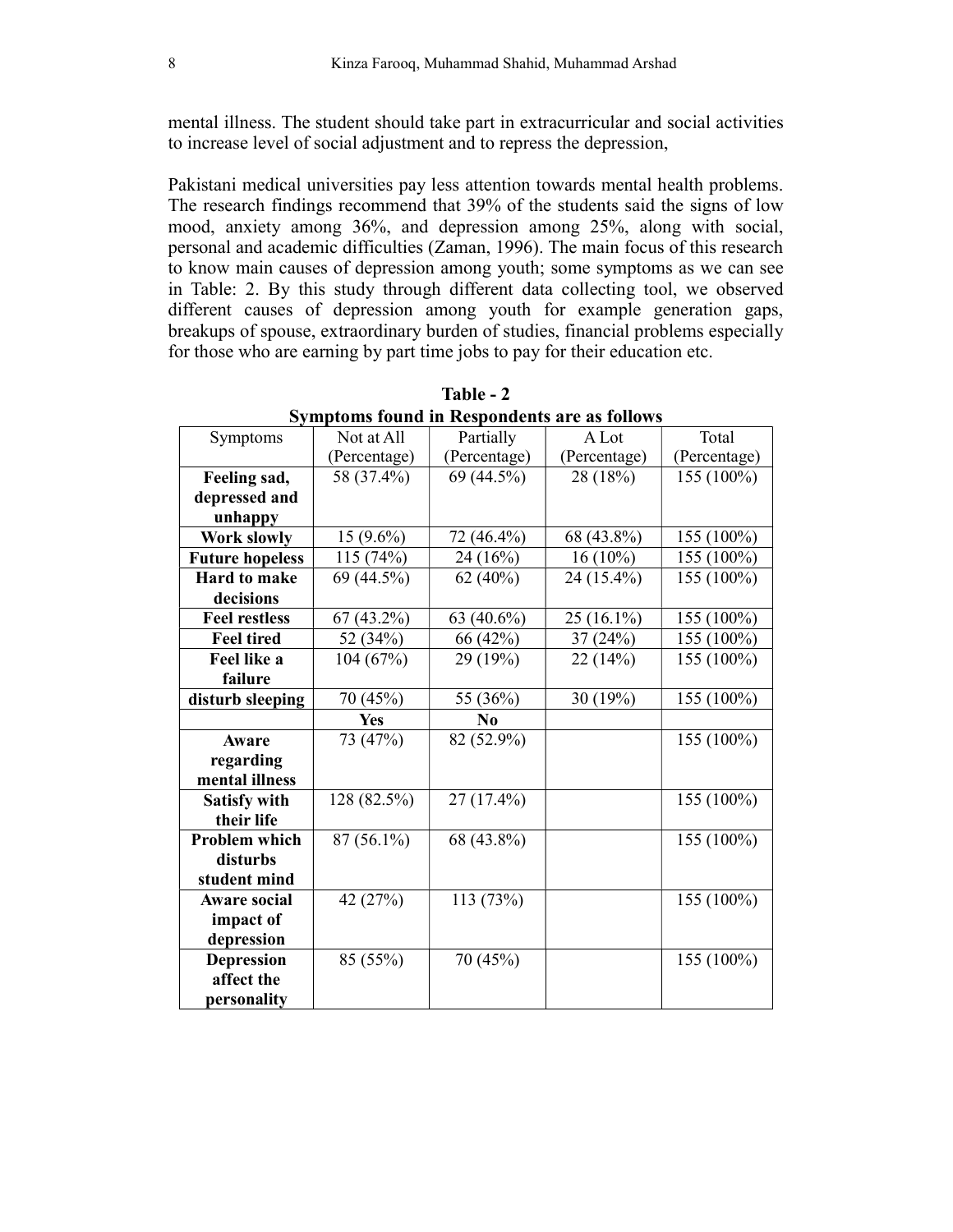According to Table: 2, that unfortunate fact is that many students who suffer from depression are not even aware of the problem. Many students who are under depression may feel lost or awkward. That means that the key to preventing depression lies in awareness of depression. If students are unaware that they are depressed, they are unable to get the aid that they need to overcome it. However, not only students should be aware, as teachers, faculty, and parents should also take part in spreading depression awareness. In present research, we have observed that the majority of our sample is unaware about their mental illnesses. World Health Organization initiate that, as a disease the burden of major depression was second in industrialized countries (Murray & Lopez, 1995). As we can see in Table: 2, (52.9%) of our sample had not identified that they are the patient of mental illness although many symptoms have found within themselves. A research was conducted in university students and they said that in Pakistan there is a lack of systematic research to assess the magnitude and burden of mental health problems. And in fact, university student suffers from serious mental health problems that may affect their normal functioning (Saleem, et al., 2013). In present research, researcher has observed that students who are having mental illness and depression are having a strong negative impact on their studies. As we can see in above Table; the (43.8%) students said that they work slowly due to mood disorder and their mental illness effects on their studies.

According to another research study the rate of mental problems was existing more in female as compared to male participants of the university population. The results of the study are consistent with previous studies. In addition, male participants were more significantly short of self-regulation (Eisenberg, et al., 2007). Social workers can play an important role at different levels like an individual, group and community, thus; if we focus the social worker's role for young people, they work for those who feel insecure their lives because of different traumas, discrimination, unemployment, disability etc. In this scenario young individual's need strong relationship and bonding with their families for reconnection. It is an opportunity for us to make a happy life due to build-up a strong family relationship. It is a very important thing to notice that the social worker's workings with a person, not an illness, though with some different therapies (Alston & McKinnon, 2004). A review of social work research efforts, to establish the relationship between environmental exploitation and human life (Hoof & Polack, 1993).

In Table # 3, variables denotes as m1 and m2 which used in hypothesis "those students are aware of depression have precise clue to save their lives".

In Table # 4, variables denotes as m1 and m2 which used in hypothesis "due to depression , students have a personality issues".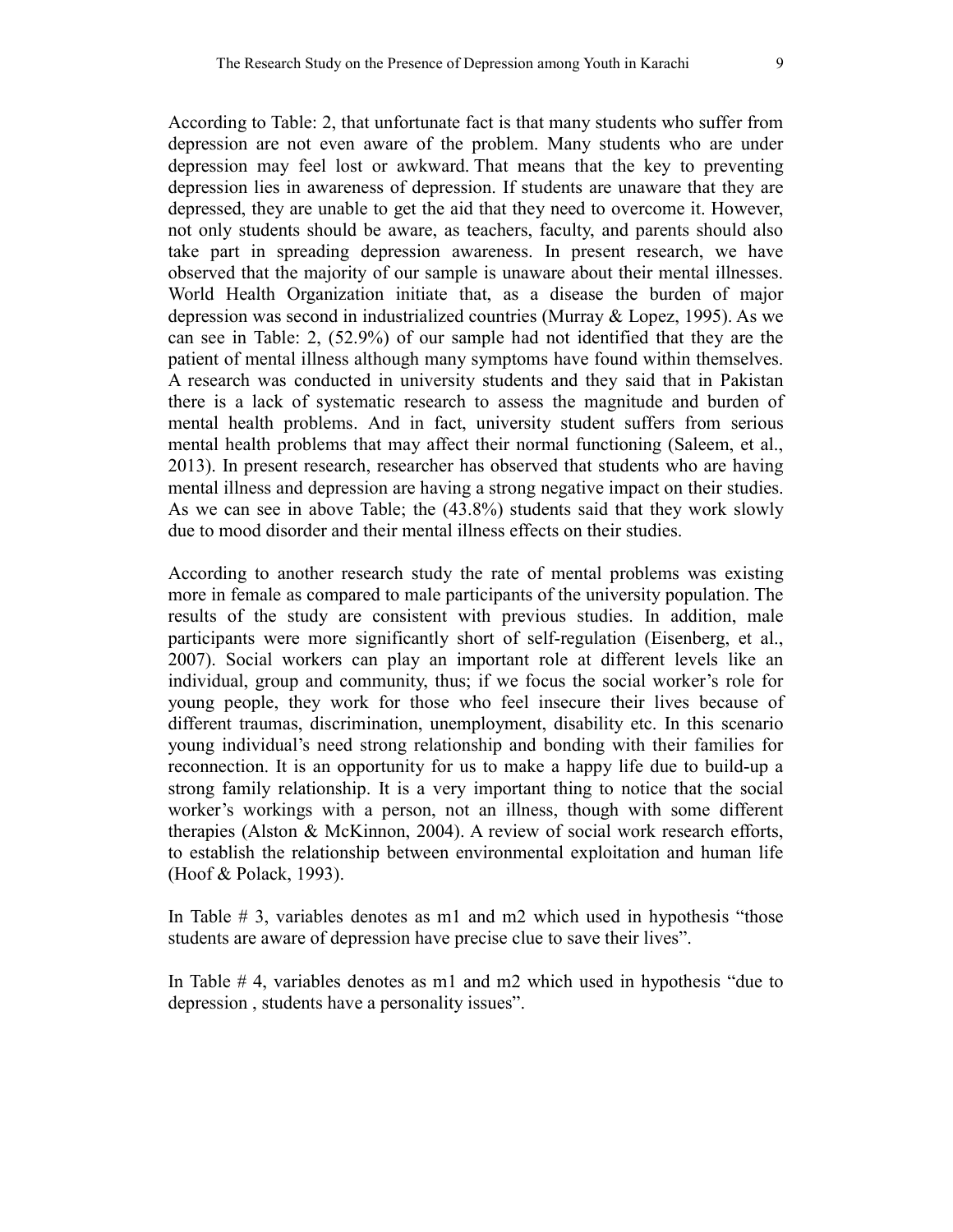# Table  $-3$ Hypothesis 1 testing with SPSS

m1= precise clue to save lives.

m2= students aware regarding depression.

| m1 * m2 Cross tabulation |     |                       |      |      |       |  |
|--------------------------|-----|-----------------------|------|------|-------|--|
|                          |     |                       | m2   |      | Total |  |
|                          |     |                       | Yes  | No   |       |  |
| m <sub>1</sub>           | Yes | Count                 | 13   | 29   | 42    |  |
|                          |     | <b>Expected Count</b> | 19.8 | 22.2 | 42.0  |  |
|                          | No  | Count                 | 60   | 53   | 113   |  |
|                          |     | <b>Expected Count</b> | 53.2 | 59.8 | 113.0 |  |
| Total                    |     | Count                 | 73   | 82   | 155   |  |
|                          |     | <b>Expected Count</b> | 73.0 | 82.0 | 155.0 |  |

#### Value Df Asymp. Sig. (2 sided) Exact Sig. (2-sided) Exact Sig. (1-sided) Pearson Chi-Square  $\begin{array}{|c|c|c|c|c|} \hline 6.027^a & 1 & .014 \hline \end{array}$ **Continuity**  $Correction<sup>b</sup>$  $5.171$  1 .023 Likelihood Ratio  $\begin{array}{|c|c|c|c|} \hline 6.163 & 1 & .013 \ \hline \end{array}$ Fisher's Exact Test .018 .011 Linear-by-Linear Association 5.988 1 .014 N of Valid Cases<sup>b</sup> 155 a. 0 cells (.0%) have expected count less than 5. The minimum expected count is 19.78. b. Computed only for a 2x2 table

# Chi-Square Tests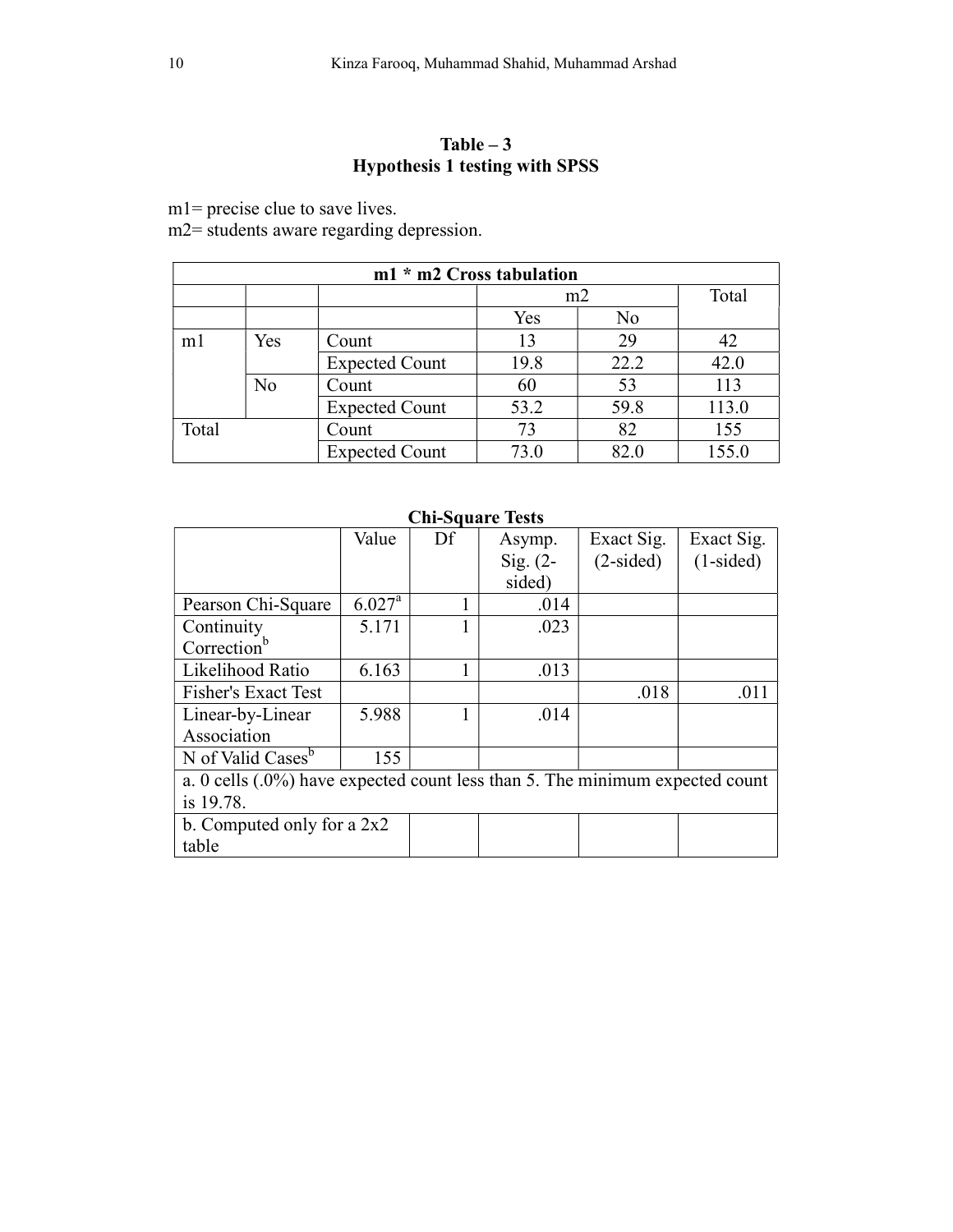# $Table - 4$ Hypothesis 2 testing with SPSS

m1=effect of depression

m2=affect student's personality

|                |     |                       | m2   |      | Total |  |
|----------------|-----|-----------------------|------|------|-------|--|
|                |     |                       | Yes  | No   |       |  |
| m <sub>1</sub> | Yes | Count                 | 70   | 22   | 92    |  |
|                |     | <b>Expected Count</b> | 50.5 | 41.5 | 92.0  |  |
|                | No  | Count                 | 15   | 48   | 63    |  |
|                |     | <b>Expected Count</b> | 34.5 | 28.5 | 63.0  |  |
| Total          |     | Count                 | 85   | 70   | 155   |  |
|                |     | <b>Expected Count</b> | 85.0 | 70.0 | 155.0 |  |

# m1 \* m2 cross tabulation

| <b>Chi-Square Tests</b>                                                |        |    |             |             |             |  |
|------------------------------------------------------------------------|--------|----|-------------|-------------|-------------|--|
|                                                                        | Value  | Df | Asymp. Sig. | Exact Sig.  | Exact Sig.  |  |
|                                                                        |        |    | $(2-sided)$ | $(2-sided)$ | $(1-sided)$ |  |
| Pearson Chi-Square                                                     | 41.264 |    | .000        |             |             |  |
| Continuity Correction <sup>b</sup>                                     | 39.180 | 1  | .000        |             |             |  |
| Likelihood Ratio                                                       | 43.050 |    | .000        |             |             |  |
| <b>Fisher's Exact Test</b>                                             |        |    |             | .000        | .000        |  |
| Linear-by-Linear                                                       | 40.998 |    | .000        |             |             |  |
| Association                                                            |        |    |             |             |             |  |
| N of Valid Cases <sup>b</sup><br>155                                   |        |    |             |             |             |  |
| a. 0 cells (.0%) have expected count less than 5. The minimum expected |        |    |             |             |             |  |
| count is 28.45.                                                        |        |    |             |             |             |  |
| b. Computed only for a $2x2$                                           |        |    |             |             |             |  |
| table                                                                  |        |    |             |             |             |  |

# $\mathbf{C}$   $\mathbf{C}$   $\mathbf{C}$   $\mathbf{C}$   $\mathbf{C}$   $\mathbf{C}$   $\mathbf{C}$   $\mathbf{C}$

# **Conclusions**

The students get experience, many pressures and challenges in the university life and as a result; they may experience mental health problems (Bayram & Bilgel, 2008; Grayson, 1989). Mood disorders in youth of Karachi have been the important topic to study for many years. The research covered the existence and awareness of depression among the university students. It has been proved that symptoms of mental illness and depression are present in the majority of students, but they are not aware of it. As a social scientist, I have conducted this research. We work for adjustment and discipline in society for the betterment of life and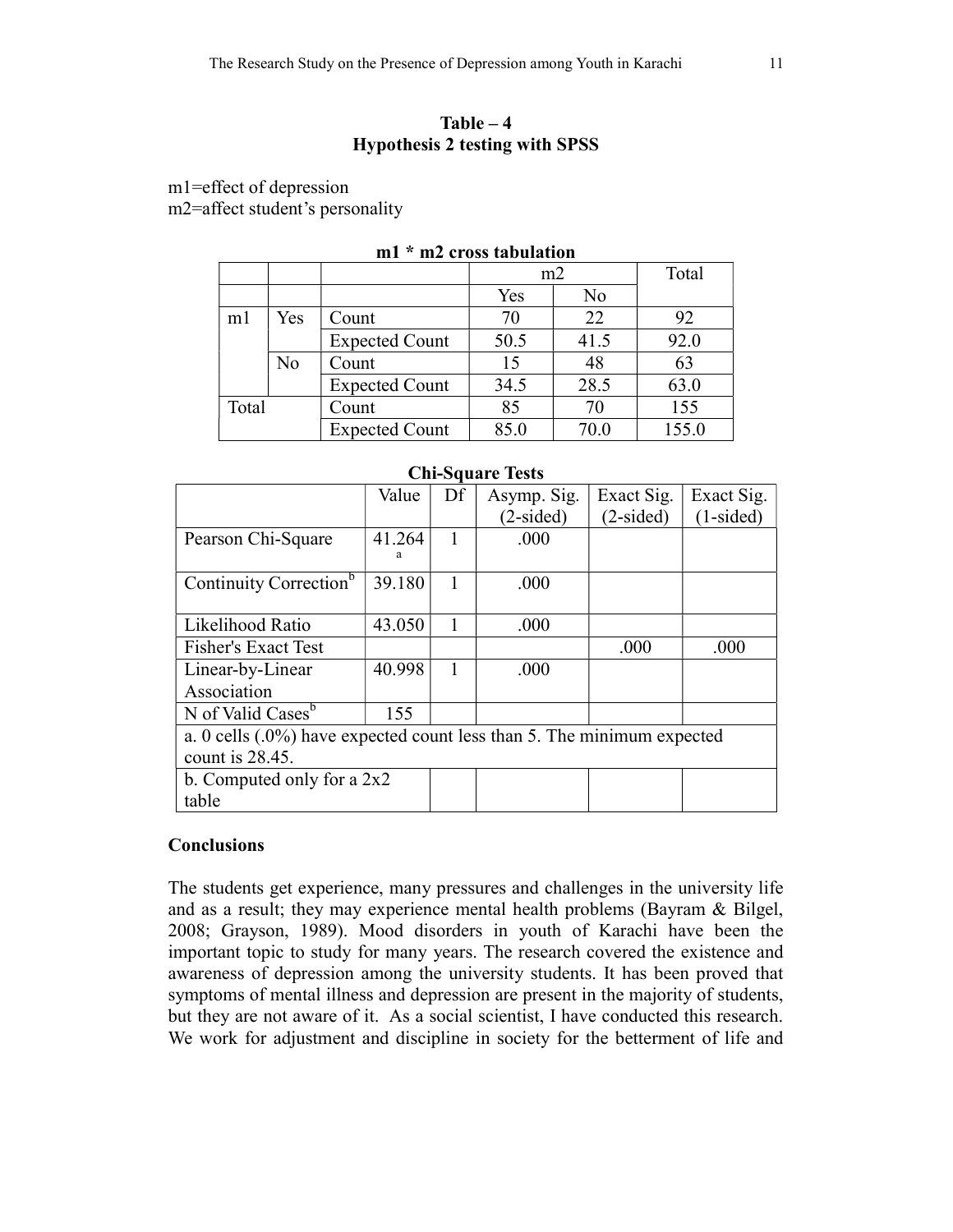lifestyle of an individual's. Social workers have an important role in society regarding awareness, guidance, and motivation towards better brighter future. Further research is needed for development of appropriate techniques, intervention tools to overcome the occurrence of depression among university students.

## Recommendations

- 1. Depression is a worldwide disease and it unknown in people, so it is important to aware the worth in society at initial level like, school, college, university through conduct different seminar.
- 2. Students are stressful, depressed, moody and aggressive because of extra burden of studies so, university should be noticed and motivate students through curricular activities and games.
- 3. There should be a counselor to assist and resolve student's issues.
- 4. Government should conduct awareness programs for parent child bonding, to build up children personality because researcher have found that there is lack of bonding between them.
- 5. There is one more thing in which students become mental retarded due to higher fees as majority students have low financial status.

### **References**

- Abedini, S., et al. (2007). Prevalence of Depression in Nursing Students in Hormozgan University of Medical Sciences Hormozgan. Med J., vol.11, pp.139-45.
- Ahmed, B., et al. (2016). Depression and Anxiety: A Snapshot of The Situation In Pakistan. International Journal of Neuroscience and Behavioral Science, vol.4:2, pp.32-36.
- Alston, M. & McKinnon, J. (2004). Social Work: Fields of Practice, In Smith, M., Jenny, S. (Eds.), Social Work Practice with Adolescents, New York: Oxford University Press, pp.82-92.
- Alston, M. & McKinnon, J. (2004). Social work: Fields of practice, In Bland, R. (Eds.), Social Work Practice in Mental Health. New York: Oxford University Press.
- American Psychiatric Association. Washington, DC: American Psychiatric Association; (2000). Diagnostic and statistical manual of mental disorders: DSM-IV-TR, http://www.ncbi.nlm.nih.gov/pmc/articles/PMC2852771/# CIT0001, Accessed date: 21-March-2015.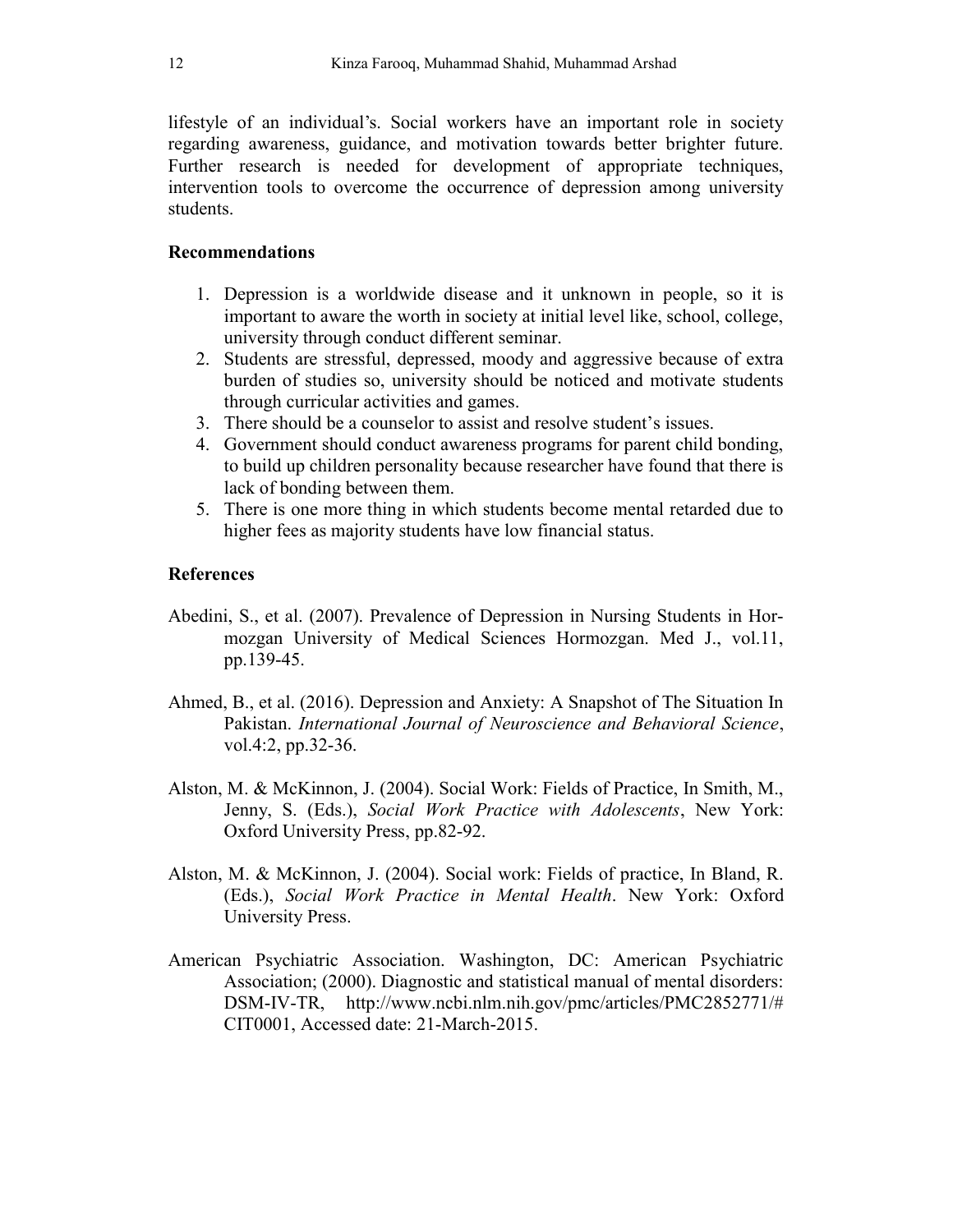- Anwar, H. (November 30, 2016). Prevalence of Depression in Pakistan. Retrieved from: https://www.parhlo.com/prevalence-of-depression-in-pakistan/
- Bender, K. (2003). The Social Problem of Depression: An Multi-Theoretical Analysis. The Journal of Sociology & Social Welfare, vol.30, pp.3-8.
- Bayram, N. & Bilgel, N. (2008). The Prevalence and Socio-Demographic Correlations of Depression, Anxiety and Stress among a Group of University Students. Social Psychiatry and Psychiatric Epidemiology, vol.43, pp.667-672.
- Bukhari, S. R. & Khanam, S. J. (2015). Prevalence of Depression in University Students Belonging To Different Socioeconomic Status, J Grad Med Inst, vol.29:3, pp.156-9.
- Bums, D. (1980). Feeling Good: The New Mood Therapy. New York: William Morrow and Company, Inc.
- Castaldelli-Maia, J. M., et al. (2012). Does Ragging Play a Role in Medical Student Depression-Cause or Effect? J Affect Disord; vol.139, 291-2977.
- Cooley, E., et al. (2007). Risk Factors for Maladaptive Eating Patterns in College Women. Eating and Weight Disorders, vol.12:3, pp.132-139.
- Dannels, A. (2015). Many Students Are Unaware That They Suffer From Depression. Retrieved on http://infoaviator.org/fitness-and-health/2015/ 05/27/many-students-are-unaware-that-they-suffer-from-depression/, accessed date:  $1<sup>st</sup>$ -march-2016.
- Eisenberg, D., et al. (2007). Prevalence and Correlates of Depression, Anxiety, and Suicidality among University Students. American Journal of Orthopsychiatry, vol.77, pp.534-542.
- Frotani, M. (2005). Depression in Students of Higher Education Centers. *Iran J* Nurs Res, vol.18, pp.13-27.
- Gadit, A. A. (n. d). Economic Burden of Depression in Pakistan Retrieved from: https://jpma.org.pk/article-details/333?article\_id=333
- Gallagher, R., Gill, A. & Sysko, H. (2000). National Survey of Counseling Center Directors. Alexandria, VA: International Association of Counseling Services.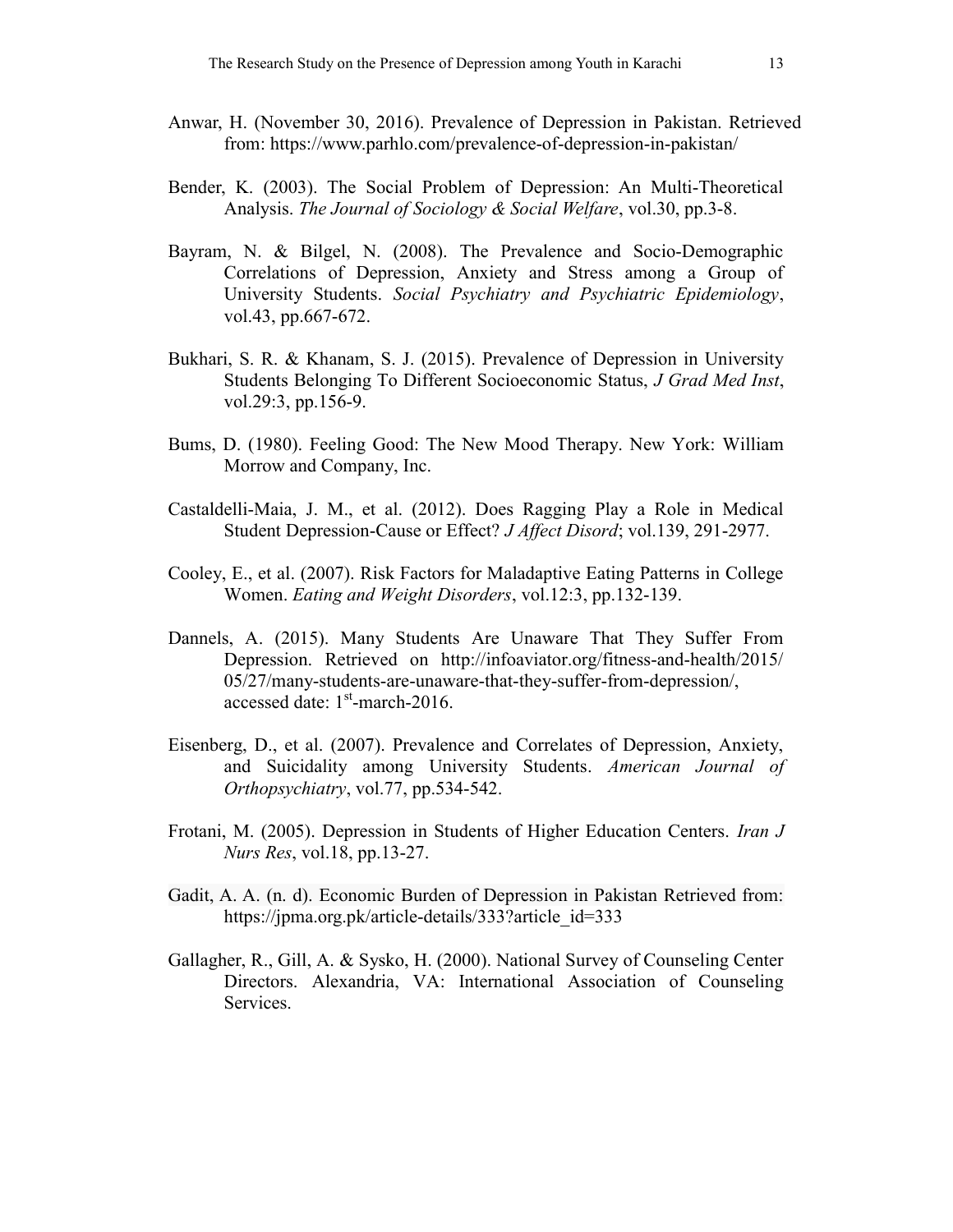- Ganatra, H.A., et al. (2008). Prevalence and Predictors of Depression among an Elderly Population of Pakistan. Aging Ment Health, vol.12:3, pp.349-356.
- Ginwright, S. & James, T. (2002). From Assets to Agents of Change: Social Justice, Organizing and Youth Development. New Dir Youth Dev, vol.96, pp.27-46.
- Goldberg, D. & Huxley, P. (1992). Common Mental Disorders: A Biosocial Model. Tavistock: London.
- Grayson, P.A. (1989). The College Psychotherapy Client: An Overview. In P. A. Grayson. & K. Cauley. (Eds.), College Psychotherapy (pp 8-28). New York: The Guilford Press.
- Guney, S. Khalafat, T. & Boysan, M. (2010). Dimensions of Mental Health: Life Satisfaction, Anxiety and Depression: A Preventive Mental Health Study in Ankara University Students Population. Procedia Social and Behavioral Sciences, vol.2, pp.1210-1213.
- Hoof, M. & Polack, R. (1993). Social Dimensions of the Environmental Crisis; Challenges for Social Work. Social Work, vol.38:2, pp.204-209.
- Husain, N., et al. (2007). Life Stress and Depression in a Tribal Area of Pakistan. Br J Psychiatry, vol.190, pp.36-41.
- Kaplan, H.1. & Sadock, B. J. (1998). Synopsis of Psychiatry. Williams and Wilkins: Maryland.
- Khan, H., et al. (2007). Prevalence and Demographic of Anxiety Disorders: A Snapshot from a Community Health Center in Pakistan. Ann Gen Psychiatry, vol.6, p.30.
- Luni, F.K., et al. (2009). Prevalence of Depression and Anxiety in a Village in Sindh. *J Ayub Med Coll Abbottabad*, vol.21:2, pp.68-72.
- Marcus, M., et al. (2012). Depression: A Global Public Health Concern, WHO Department of Mental Health and Substance Abuse. Retrieved From: Https://Www.Researchgate.Net/Publication/285075782\_Depression\_A\_Gl obal\_Public\_Health\_Concern
- Muhammad Gadit, A. A., Mugford, G. (2007). Prevalence of Depression among Households in Three Capital Cities of Pakistan. Need to Revise Mental Health Policy. PubMed. ncbi.nlm.nih.gov/pubmed/17299589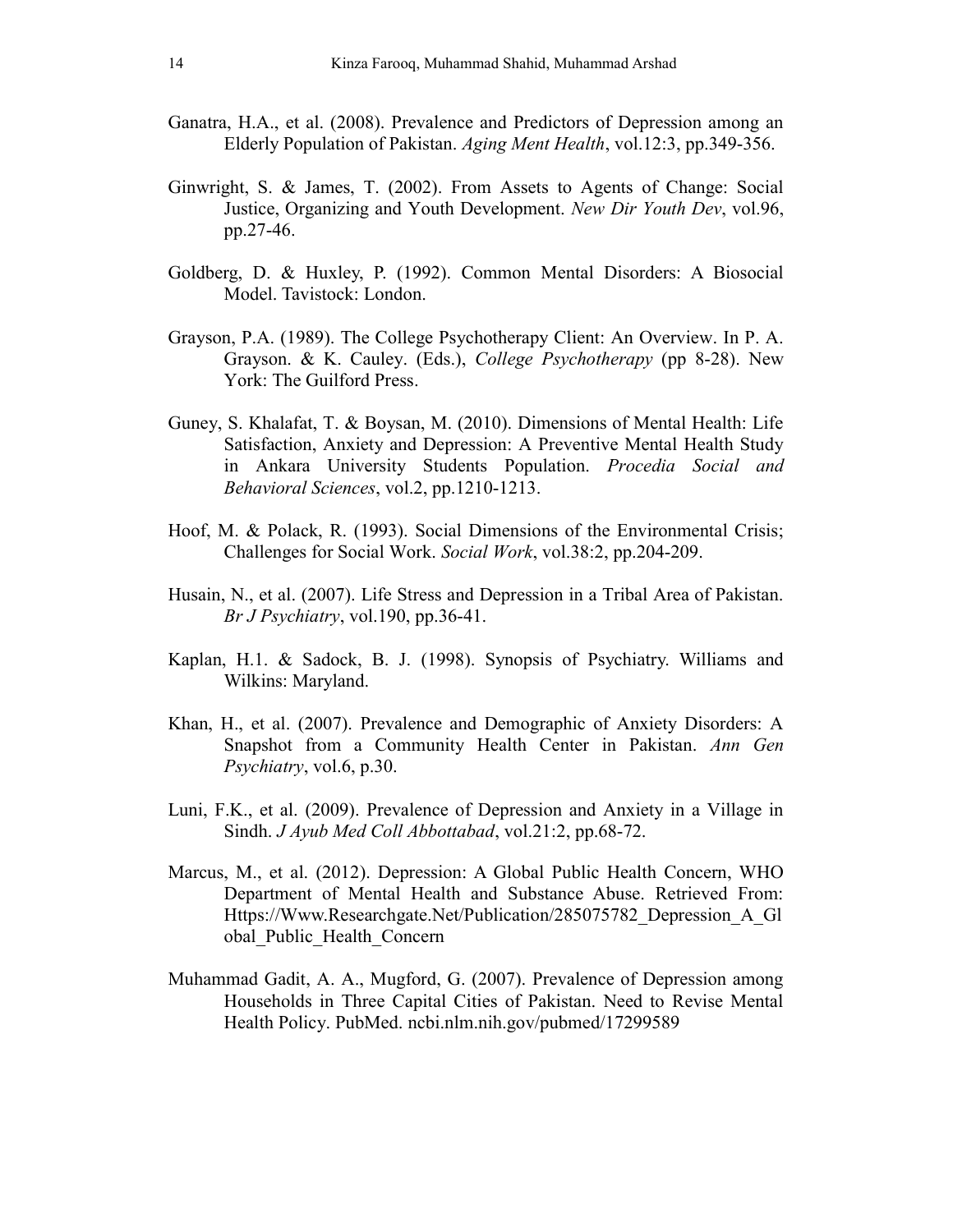- Murray, C. J. L. & Lopez, A. D. (1995). Progress and Directions in Refining the Global Burden of Disease Approach: A Response to Williams. Health Economics, vol.9, pp.69-82.
- Nordin, N. M., et al. (2009). Personality, Loneliness and Mental Health among Undergraduates at Malaysian Universities. European Journal of Scientific Research, vol.36:2, pp.285-298.
- O'Malley, K., et al. (1990). Changes in Level of Psychopathology Being Treated at University and College Counseling Centers. Journal of College Student Development, vol.31, pp.464-465.
- Pledge, D., Lapan, R., Heppner, P. & Roehlke, H. (1998). Stability and Severity of Presenting Problems at a University Counseling Center: A 6-Year Analysis. Professional Psychology Research and Practice, vol.29:4, pp.386-389.
- Robbins, S., May, T. & Corazini, J. (1985). Perceptions of Client Needs and Counseling Center Staff Roles and Functions. Journal of Counseling Psychology, vol.32, pp.641-644.
- Rodgers, L.S. & Tennison, L.R. (2009). A Preliminary Assessment of Adjustment Disorder among First-Year College Students. Archives of Psychiatric Nursing, vol.23:3, pp.220-230.
- Saleem, S., Mahmood, Z. & Naz, M. (2013). Mental Health Problems in University Students: A Prevalence Study, FWU Journal of Social Sciences, Winter, vol.7:2, pp.124-130.
- Son, S. E., Kirchner, J. T. (2006). Depression in Children and Adolescents. American Family Physician, vol.62, pp.2297-308.
- Stone, G. & Archer, J. (1990). College and University Counseling Centers in the 1990s: Challenges and Limits. Counseling Psychologist, vol.18, pp.539-607.
- The Newspapers Staff Reporter (October 09, 2016). 50m Pakistanis Suffering from Mental Disorders. Retrieved from: https://www.dawn.com/news/1288880
- Thyer, B. A. & Wodarski, J. S. (2007). Social Work in Mental Health: An Evidence-Based Approach, Hoboken: John Wiley & Sons, Inc. Page no: 9.